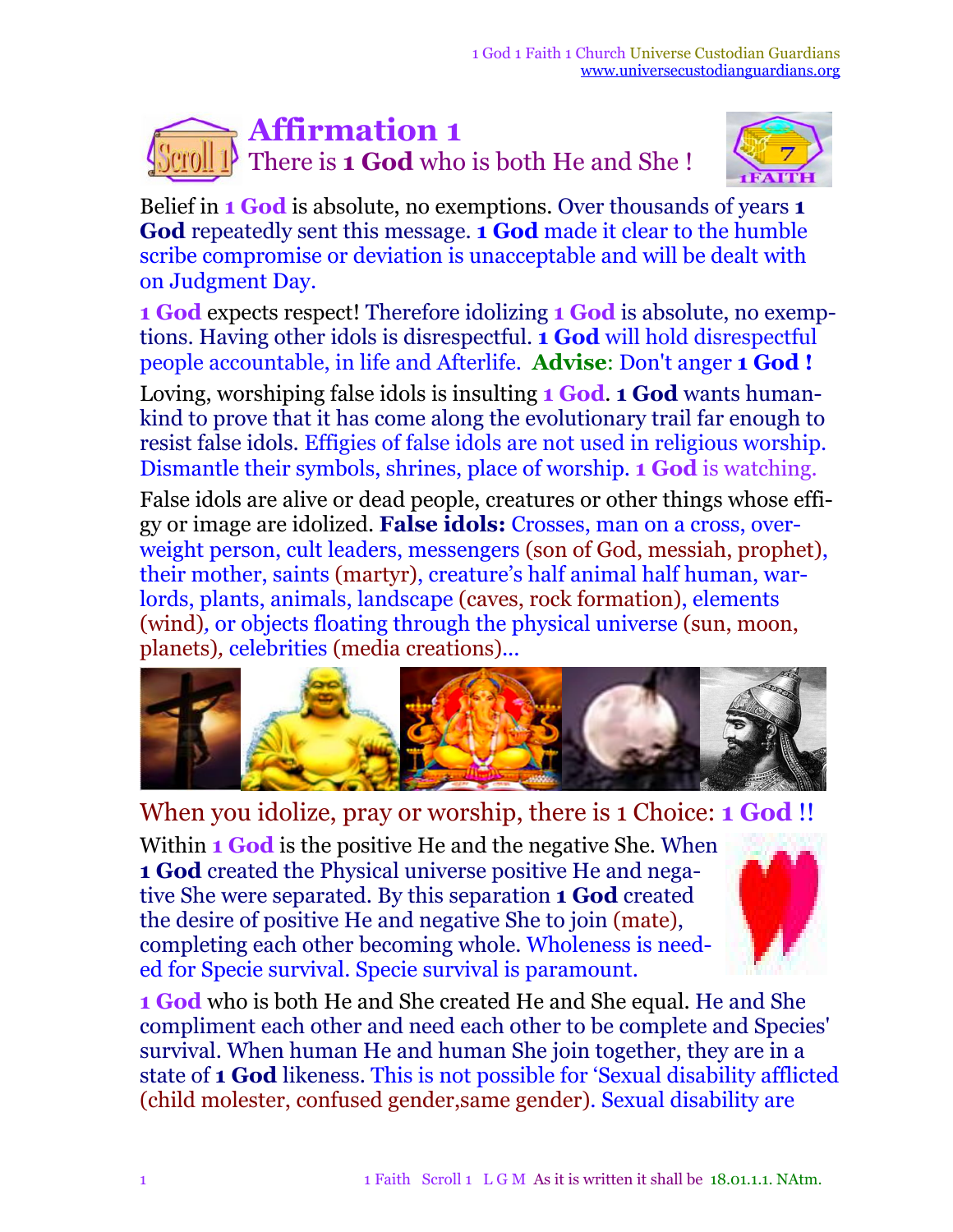quarantined to protect them and protect the children.

He mistreating or hurting She is mistreating and or hurting **1 God** (1 God's She part). She mistreating and or hurting He is mistreating and or hurting **1 God** (1 God's He part). Don't mistreat or hurt **1 God**!

He and She competing against each other at work, at home or in the community reversing roll models is wrong. He, She competing against each other, Roll reversing is wrong contradicting **1 God**'s Design.

**1 God**'s Design: **He** and **She** establish a Family! **He** is Father, Provider, Protector. **She** is Mother, Carer, Homemaker. **He and She a match made in Heaven!**

## Must do :

Idolize, pray to and worship **1 God**. The 1 only, both He and She!

Custodian Guardian help misguided people to find and idolize, pray and worship **1 God**! (Note! Use Challenge Prayer) Reformed and now new Custodian Guardian are helped to discard and recycle everything that reminds them of past 'False idols'. **1 God** is watching!

Effigies of false idols should not be used in religious worship. **1 God** wants humankind to prove that it has evolved enough. To resist false idols and dismantle their symbols, shrines and place of worship.

There is no place for false idols. They are to be resisted shunned. Do not pray, support or show admiration to false idols. Celebrities are the newest kind of false idols. Most reprehensible is the idolization of celebrities'.





Effigies of false idols are not used in religious worship. These pagan symbols are dismantled (recycle all effigies of false idols sculptures, digital images, jewelry, pictures, photos, publications, statues...)*.* Demolish all false idols places of worship (Cathedrals, Churches, Convent, Mosques, Monastery, Shrines, Temples and Synagogues). Recycle the building materials for shelters for homeless and other needy. **1 God** is watching!

Buildings, Streets, Towns named after false idols: rename them. Rituals (songs, music, dancing), worshiping of false idols, 'Ends".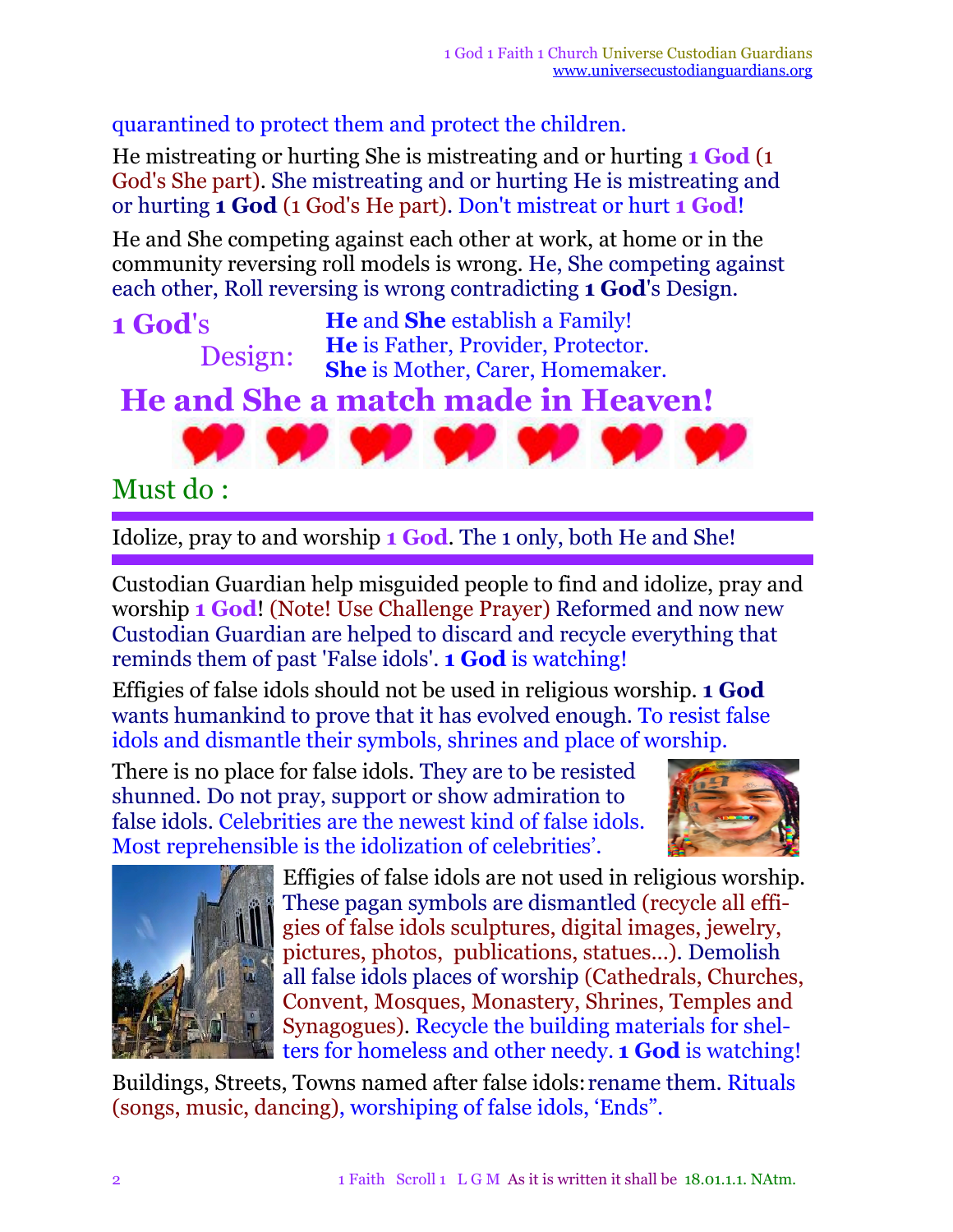**Note!** A religious messenger is not an idol. He or She is a deliverer of a important message. Nothing more nothing less. **1 God**'s messengers should be respected.



**1 God** is both He and She! He, She must adhere to community standard roll models. Roll reversing is contradicting **1 God**'s Design, not acceptable behavior. H**e** and She compliment each other they need each other to be complete and Species survival. When human He and She join together, they are in a state of **1 God** likeness. This is not possible for sexual disability afflicted (child molester, same gender, confused gender).



He and She join in Holy Matrimony to start a family. Fulfilling their destiny. He, She establish a Family!



He is Father Provider, Protector. She is Mother Carer, Home maker. There is no mating, no Holy Matrimony, no starting a family, no living together, no raising children for sexual disability afflicted. They are quarantined to protect them and the children.

Individual have sexual disability because of genetic aberration. It's normal to feel disgust, revulsion when confronted by a sexual disability individual. Their disability instills anger in normal people. Because they sense them to be a threat to children and specie. They are quarantined (protective custody) to protect them from community anger, violence. Also to protect the community from their unnatural behavior. **1 God** has given normal people this instinct to protect our specie. Parents have a duty to keep children away from sexual disability afflicted. Parents supporting same gender marriage. Are depraved unfit to be parents. Custodian Guardian shun shame, depraved parents.

He and She are equally (7\_7 rule) represented on Custodian Guardian committees (Klan, Orackle). As they should be on all committees.

**1 God** created He as son and She as daughter. This makes every He a son of **1 God** and every She a daughter of **1 God**. Anybody claiming to be the only son of **1 God** is, **False**.

**1 God** Prayer 1 **God** is waiting to hear from you

Dear **1 God**, Creator of the most beautiful Universe Mother and Father of the Universe 1 only Idol for me to worship I pledge to have no other idols